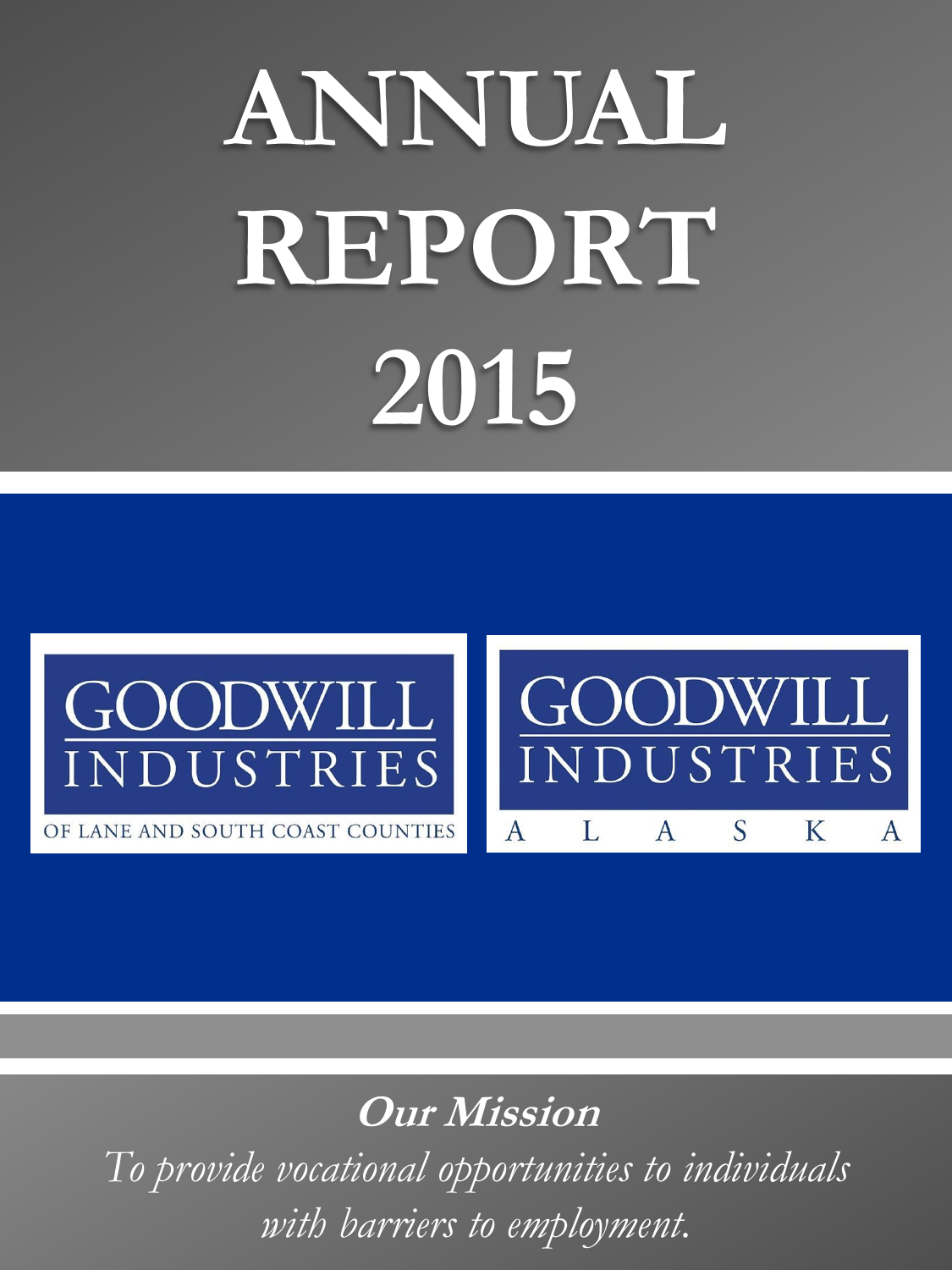### **SERVICES**

| <b><u>Iob Connections</u></b><br>Open to the public, Job Connections is a free job search and referral program<br>designed to help participants find a job in the community that fits their needs<br>and abilities.                          | People<br><b>Served</b><br>5,830 |
|----------------------------------------------------------------------------------------------------------------------------------------------------------------------------------------------------------------------------------------------|----------------------------------|
| <b>Goodwill Retail Training Centers</b><br>Goodwill's Retail Training Centers provide opportunities for individual's to<br>gain skills and learn more about work in an integrated and competitive<br>environment.                            |                                  |
| <b>DHS Self Sufficiency Supported Work</b><br>Individuals gain positive work experience in a supportive environment.                                                                                                                         | 317                              |
| <b>Vocational Rehabilitation Services</b><br>Offers job development, job preparation, retention, assessment and<br>work adjustment to individuals.                                                                                           | 183                              |
| <b>I/DD</b> Employment & Training<br>Provides integrated, paid, on-the-job training and classroom activities designed<br>to assist individuals with developmental disabilities gain skills and become more<br>successful in a community job. | 168                              |
| <b>Prosperity Program</b><br>Provides financial wellness planning, banking and higher education assistance.                                                                                                                                  | 130                              |
| <b>Other Services</b><br>Volunteer, Internships, Tax Aide through AARP.                                                                                                                                                                      | 1,148                            |

#### **TOTAL DISTINCT NUMBER SERVED 7,607**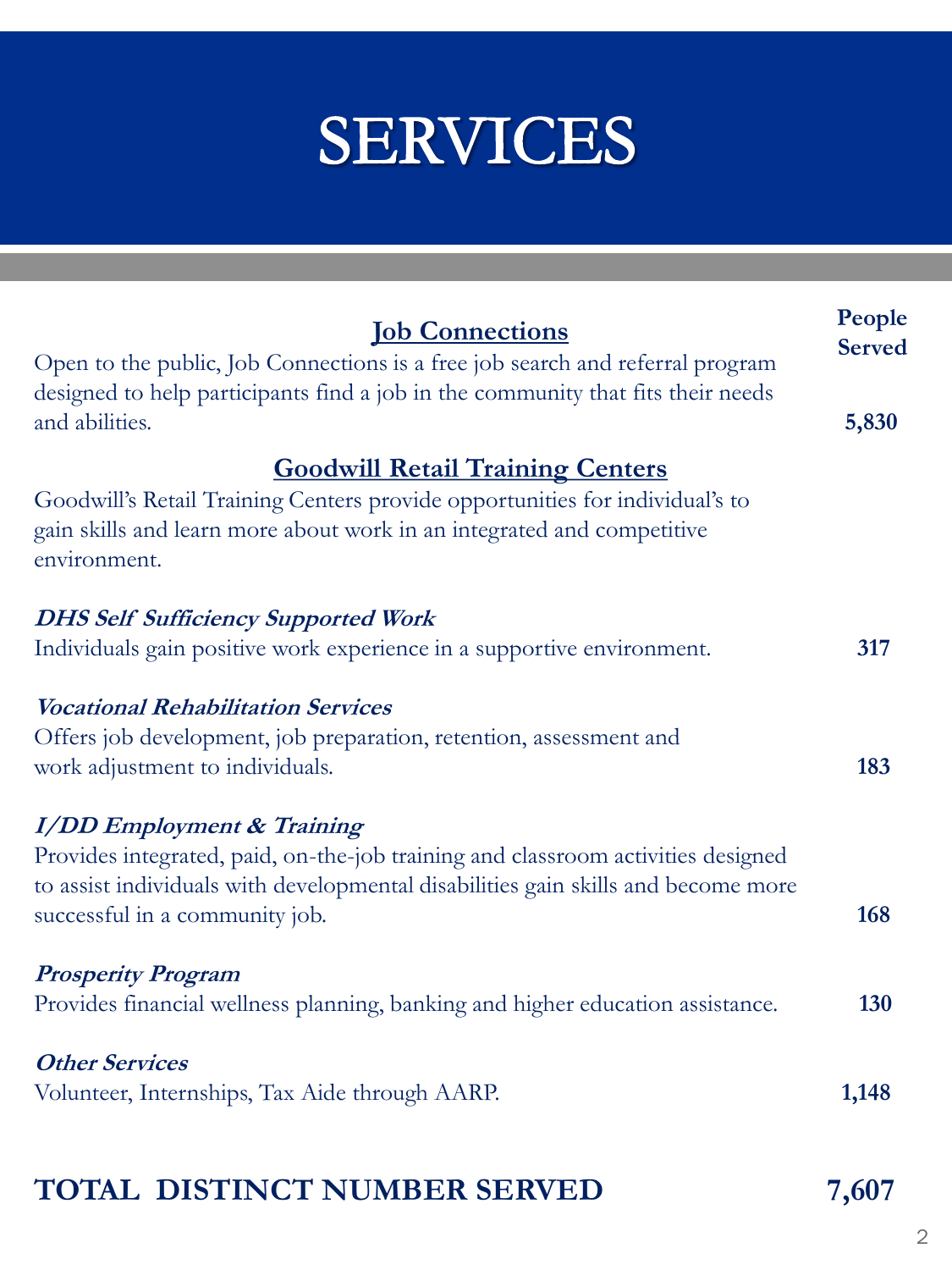### **SERVICES**

### **People Served**

| 4,843<br>Unemployed/Dislocated Worker<br>2,304<br>Welfare Recipient<br>1,745<br>1,713<br>Offenders/Ex-Offenders<br>1,224<br>974<br>829<br>693<br>408<br>308<br>303<br>177<br>145<br>131<br>84<br>82<br>81<br>77<br>43<br>39<br>36<br>10 | Lack of Market-Valued Post Secondary Credential | 4,945 |
|-----------------------------------------------------------------------------------------------------------------------------------------------------------------------------------------------------------------------------------------|-------------------------------------------------|-------|
|                                                                                                                                                                                                                                         |                                                 |       |
|                                                                                                                                                                                                                                         |                                                 |       |
|                                                                                                                                                                                                                                         | Working Poor/Incumbent Worker/Underemployed     |       |
|                                                                                                                                                                                                                                         |                                                 |       |
|                                                                                                                                                                                                                                         | Homeless                                        |       |
|                                                                                                                                                                                                                                         | Other Disadvantaging Condition                  |       |
|                                                                                                                                                                                                                                         | Older Workers                                   |       |
|                                                                                                                                                                                                                                         | Lack of GED/High School Equivalency             |       |
|                                                                                                                                                                                                                                         | Unknown or Unreported Barrier                   |       |
|                                                                                                                                                                                                                                         | Psychiatric and/or Emotional Disability         |       |
|                                                                                                                                                                                                                                         | Other Physical Disability                       |       |
|                                                                                                                                                                                                                                         | At-Risk Youth                                   |       |
|                                                                                                                                                                                                                                         | Learning Disability                             |       |
|                                                                                                                                                                                                                                         | Developmental Disability                        |       |
|                                                                                                                                                                                                                                         | Neurological Disability                         |       |
|                                                                                                                                                                                                                                         | Lack of Literacy                                |       |
|                                                                                                                                                                                                                                         | Non-English Speaking                            |       |
|                                                                                                                                                                                                                                         | <b>Other Disabling Condition</b>                |       |
|                                                                                                                                                                                                                                         | Autism                                          |       |
|                                                                                                                                                                                                                                         | Deafness or Other Hearing Impairment            |       |
|                                                                                                                                                                                                                                         | <b>Chemical Disability</b>                      |       |
|                                                                                                                                                                                                                                         | Blindness or Other Visual Impairment            |       |

\**An individual may qualify in one or more of the above categories.*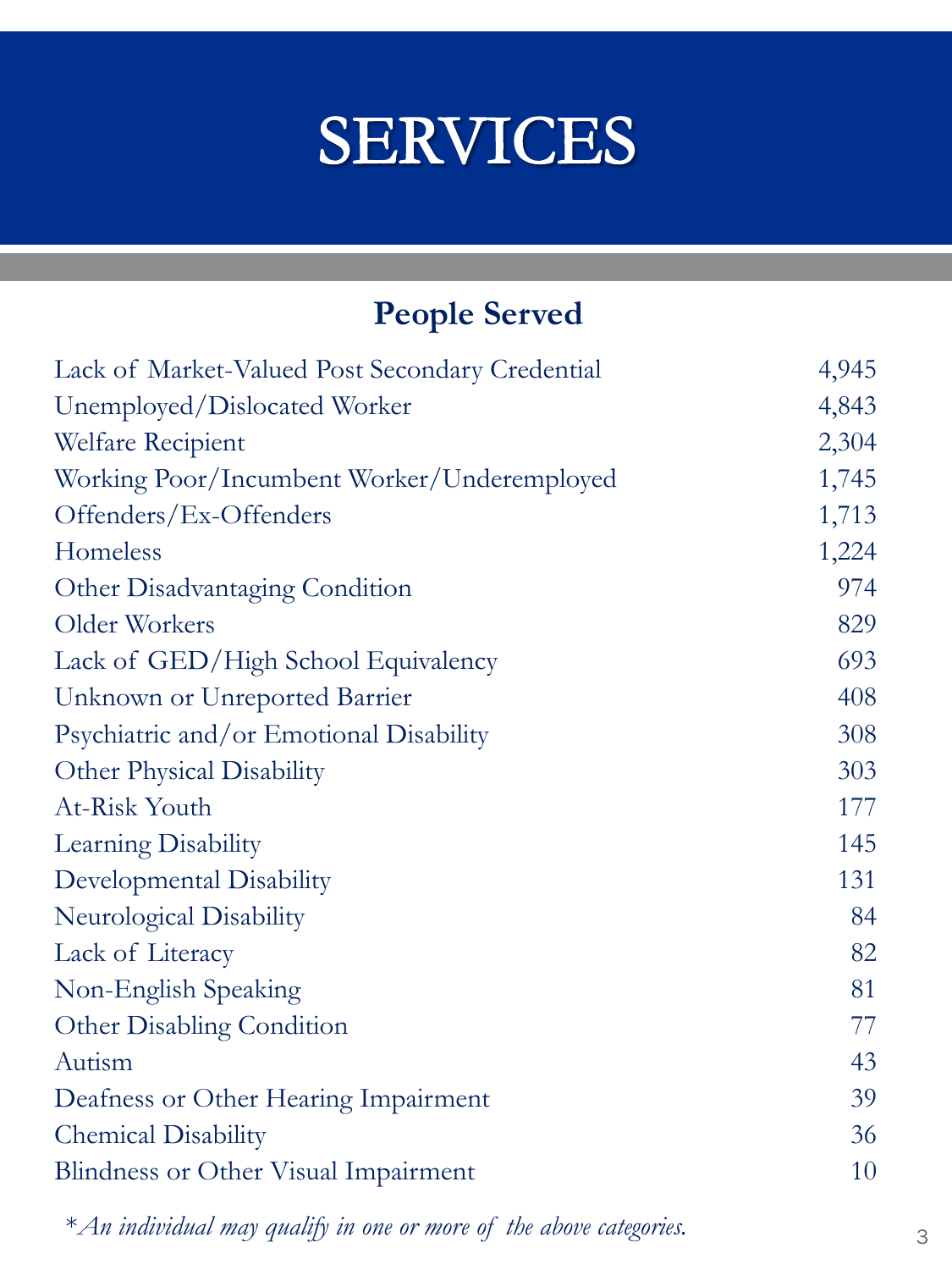## FINANCIALS

#### **What Our Community Provided to Goodwill**

| <b>Community Training Sales</b>       | \$17,139,910 |
|---------------------------------------|--------------|
| Donated Goods Inventory               | \$4,898,707  |
| <b>Vocational Rehabilitation Fees</b> | \$2,275,978  |
| Other Income                          | \$553,684    |
| Fundraising                           | \$454,591    |
| <b>Industrial Services</b>            | \$1,277      |
| <b>TOTAL</b>                          | \$25,324,147 |

#### **What Goodwill Returned to Our Community**

| Wages                                                  | \$8,995,923  |
|--------------------------------------------------------|--------------|
| Payroll Taxes and Benefits                             | \$2,058,982  |
| <b>TOTAL Payroll Expenses</b>                          | \$11,054,905 |
| Supplies & Services                                    | \$6,266,496  |
| Investment in New Facilities and Equipment             | \$2,727,407  |
| Occupancy (rent, utilities, insurance, interest, etc.) | \$2,042,656  |
| Other Expenses                                         | \$1,907,428  |
| Debt Service                                           | \$675,198    |
| Telephone & Postage                                    | \$493,883    |
| <b>Business Development</b>                            | \$156,174    |
| <b>TOTAL</b>                                           | \$25,324,147 |